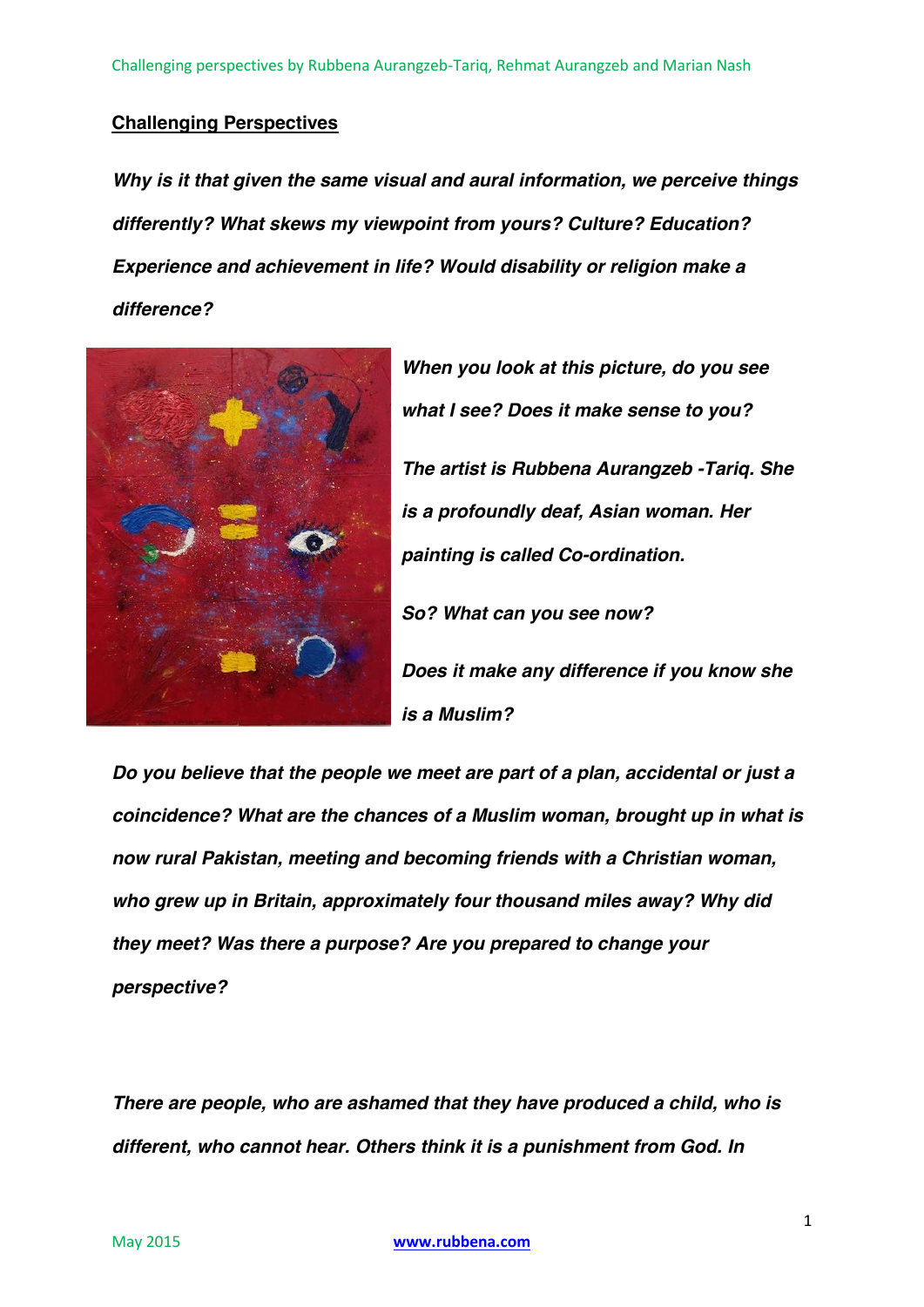*England, the term 'deaf and dumb' was used for years. It was assumed that as the deaf could not hear, and they could not speak, then they definitely could not achieve the same things as hearing people. In some countries, they might be rejected by their family, hidden away, or worse, used as some sort of slave. What is your point of view?*

*I can tell you before we start that Rehmat is the name of the woman from Pakistan, who is not embarrassed that her daughter, Rubbena, is deaf. Marian is the British woman, who is a Teacher of the Deaf. So why do they think this encounter was part of their destiny? They both believe in a Creator God and thought that Rubbena could succeed in life with their help. Would all three of their lives have had different perspectives, if they had not met?* 

*Let me begin, and then you decide.*

An amazing carpet made from wild flowers, which changed colour with the seasons, stretched for miles and miles as far as the eye could see. Yellow mustard was followed by pale pink chick peas and then by the white flowers with black blotches of the black-eyed beans. This was the view from the garden of the light blue semidetached bungalow, where Rehmat was born in the 1942.

Directly in front of the bungalow was a park, crisscrossed with paths worn by the tramp of many feet as the people walked to the fields to do their work. In the morning, Rehmat could hear their footsteps along with the tinkling of bells around the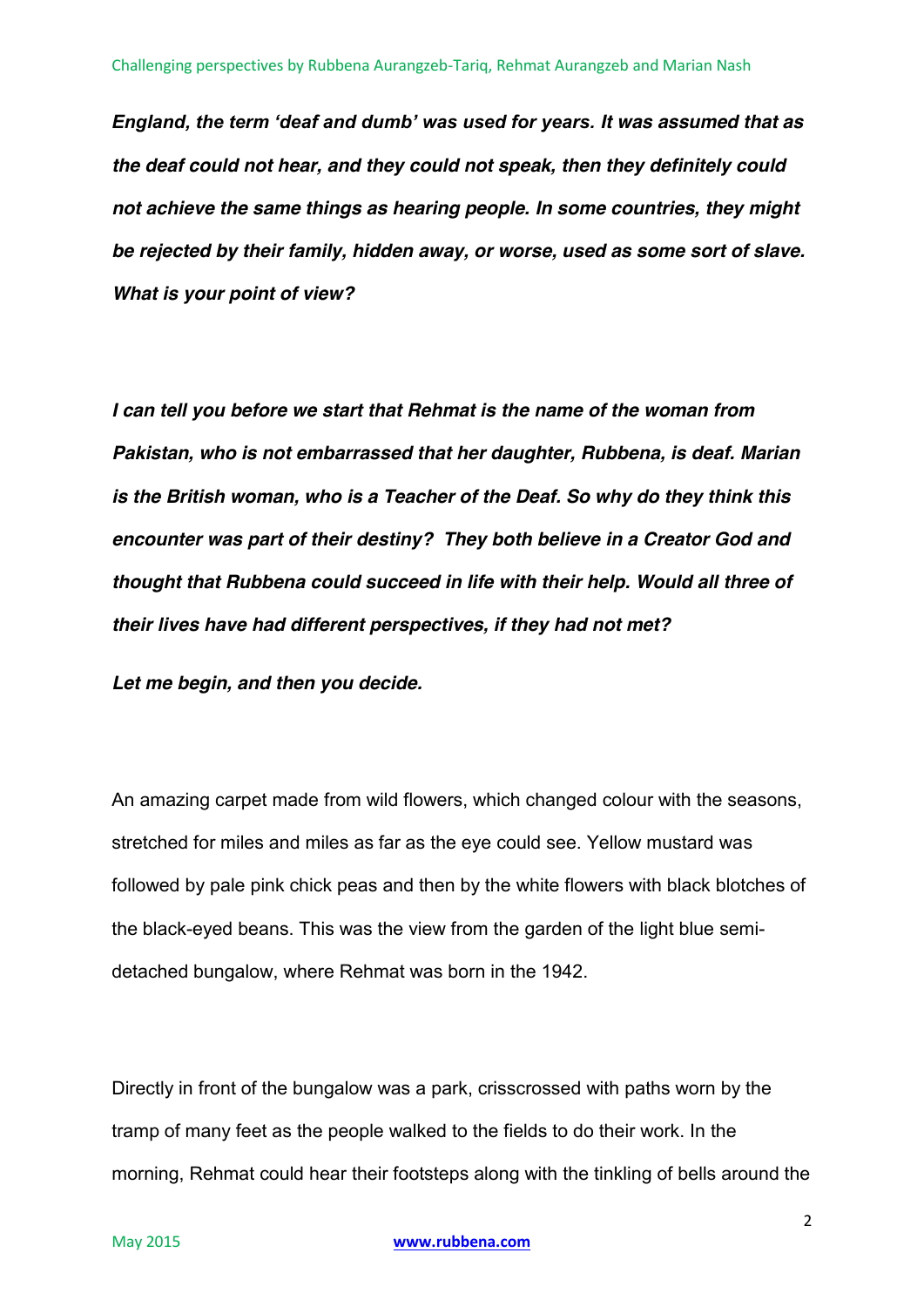necks of the bulls accompanying the folk as they ambled along to work. The farm animals were kept inside the houses. They were a part of the family! Men and women worked side by side to cultivate the soil and tend the plants. They had no machines, like tractors and ploughs to help them. For transport, they harnessed bulls, donkeys or horses to carts.

Life was simple. The farmers were self-sufficient. They did not need money.

The weather was very hot in the summer and very cold in the winter. In the village, there were none of the modern conveniences of gas or electricity in any of the houses. Water had to be collected daily from the well for cooking and washing only, so there were no toilets. If you needed to relieve yourself, you went in the field when it was dark. There were no doctors at hand, instead you might call in the barber, because he had all kinds of equipment for cutting and shaving and could also extract long, sharp thorns with tweezers. Everyone in the village was a Muslim, so that religion was just another part of the culture.

Schooling was available but not compulsory.

'There was a school in the next village for the girls. They taught us how to sew. I went for two days and then I had enough. I didn't like the teachers telling me what to do! It is the same now; I still don't like being told what to do! So strict learning was not for me,' Rehmat remembered, laughing.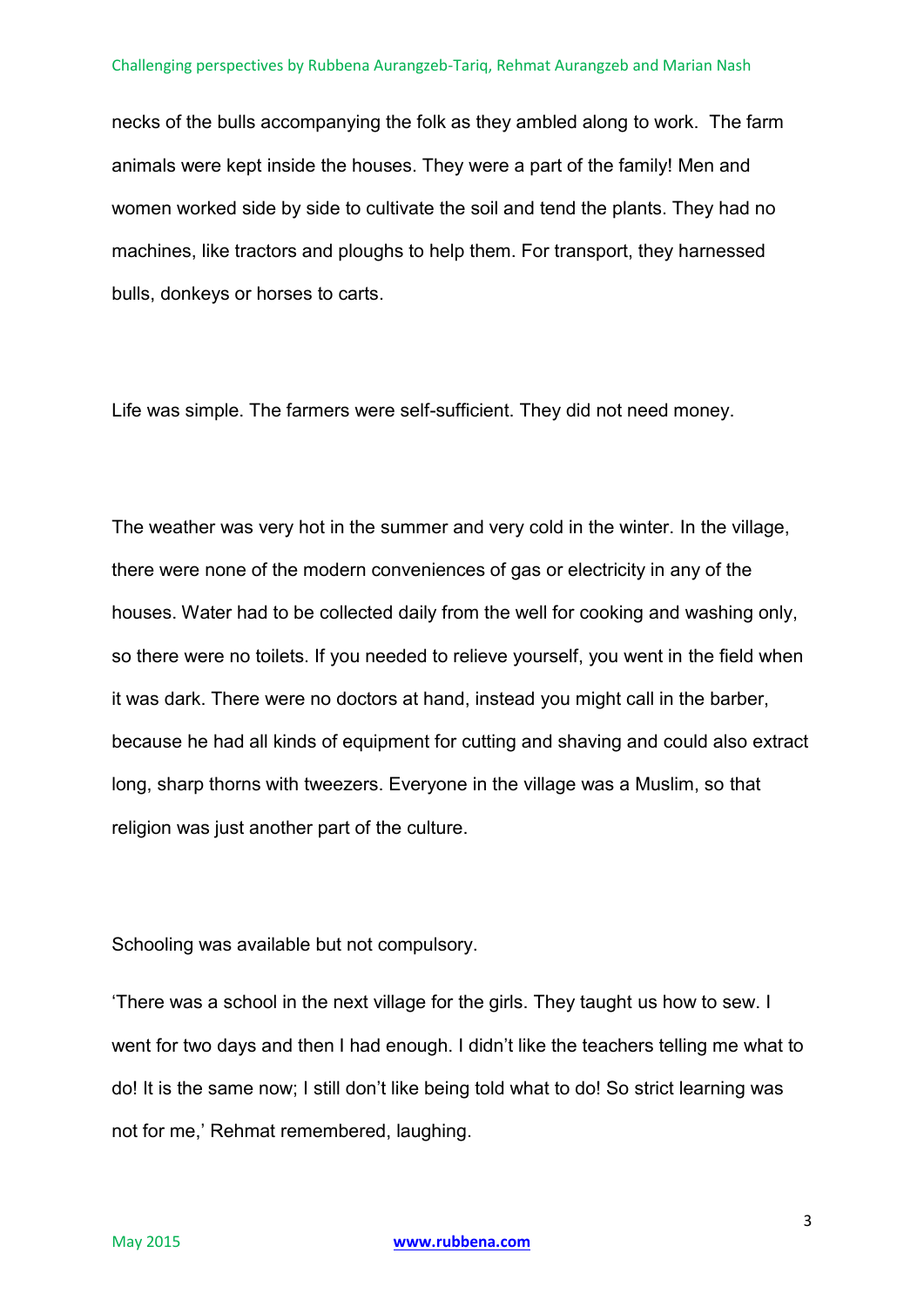Consequently, she had no formal education. In actual fact, Rehmat belonged to the Choudhury or landowners. They were the employers of the barbers, carpenters, tailors, potters, and blacksmiths. These workers made sure their children attended school regularly, so that they gained academic qualifications. When they grew up, these students went into the army as officers and gained the power in the country. The Choudhury's children did not want to be in the same class as the working class children so they did not go, thinking they could live off the fat of the land. In the long term, they could not compete with those graduating from school.

In another bungalow, where the waves lapped gently on the shore of a rather stony beach in Dorset, England, Marian was born in 1950. She began life, smelling the salty sea air; watching the boats and paddling on the water's edge. She was brought up in a family of evangelical Christians with very fixed, firm beliefs. Her father changed his job and moved to Newport, Gwent, in South Wales, when she was about seven years old, and there she grew up. Failing her 'A' Levels, prevented her from going to university, but she went back to Dorset to a College of Education to train as a primary teacher in 1968. Then in 1972, she qualified as a Teacher of the Deaf at Oxford. She explained her interest in deafness.

'I had three cousins in Australia, who were born profoundly deaf. The oldest one was killed when he climbed over a fence and ran under a lorry. I remember my mother telling me, even though I was only five years old that he died because he did not hear the lorry. Then when I was fourteen years old at a career lesson at school, I heard a voice telling me to teach the deaf. As I am a Christian, I believed this was God speaking to me.'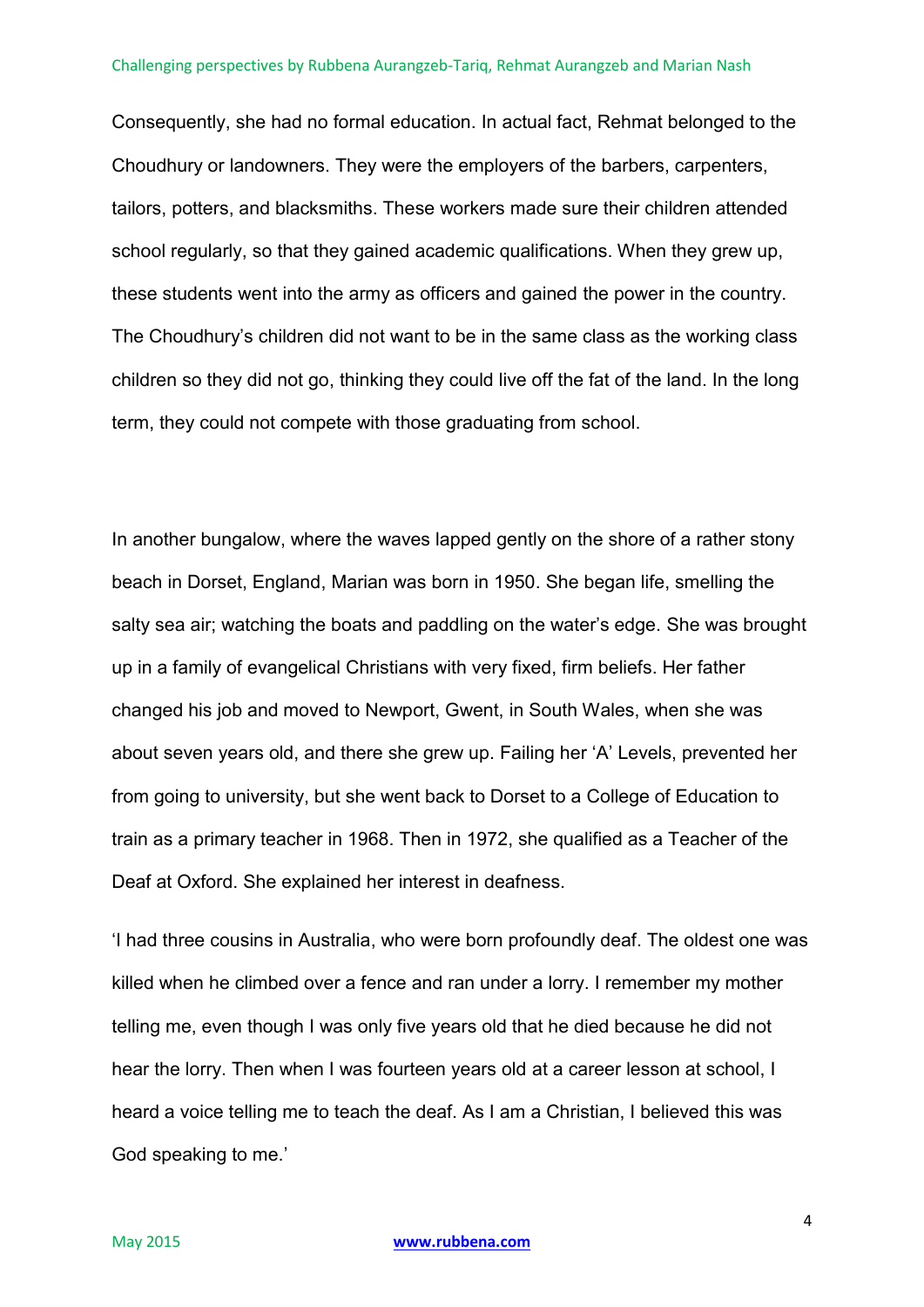Back in Pakistan, Rehmat married her cousin to whom she had been promised at birth. She was about eighteen years old and they decided to move to Surrey, England, in 1968, in search of employment. Rubbena, her third child, was born there in 1971. She was a happy little girl and not noticeably different from her siblings. Although her speech was not so clear, Rehmat thought it was a baby-thing and she would grow out of it. She and her husband took the family back to Pakistan so their older children could go to school there. They observed Rubbena, a toddler, copying the actions of adults. For example, one night they saw her acting out making the roti, the Pakistani bread, just like her aunt. Consequently, they thought she was clever.

Unable to get the schools that they wanted, the family returned to England. Rubbena started school in Surrey. She went very happily the first day, but after that clung to Rehmat and did not want to go in. That was not unusual in itself. However, when Rehmat went to Parents' Evening, the teacher wanted to know why Rubbena did not answer any questions. So Rehmat decided to go and see for herself. She arrived early one afternoon and peered through the window. Rubbena was sitting obediently on the mat like all the other children, but she was not participating and clearly not listening. Her friend saw her observing the class and asked if she was spying on the teacher.

'No,' Rehmat laughed, 'I am watching Rubbena. I think there is something wrong with her. She is not joining in like the other children. She is just sitting there in her own little world,' Rehmat said worriedly.

'Do you think she might be deaf?' the friend responded, 'I've noticed that when she runs ahead on the way home, she doesn't turn round when you call her name.'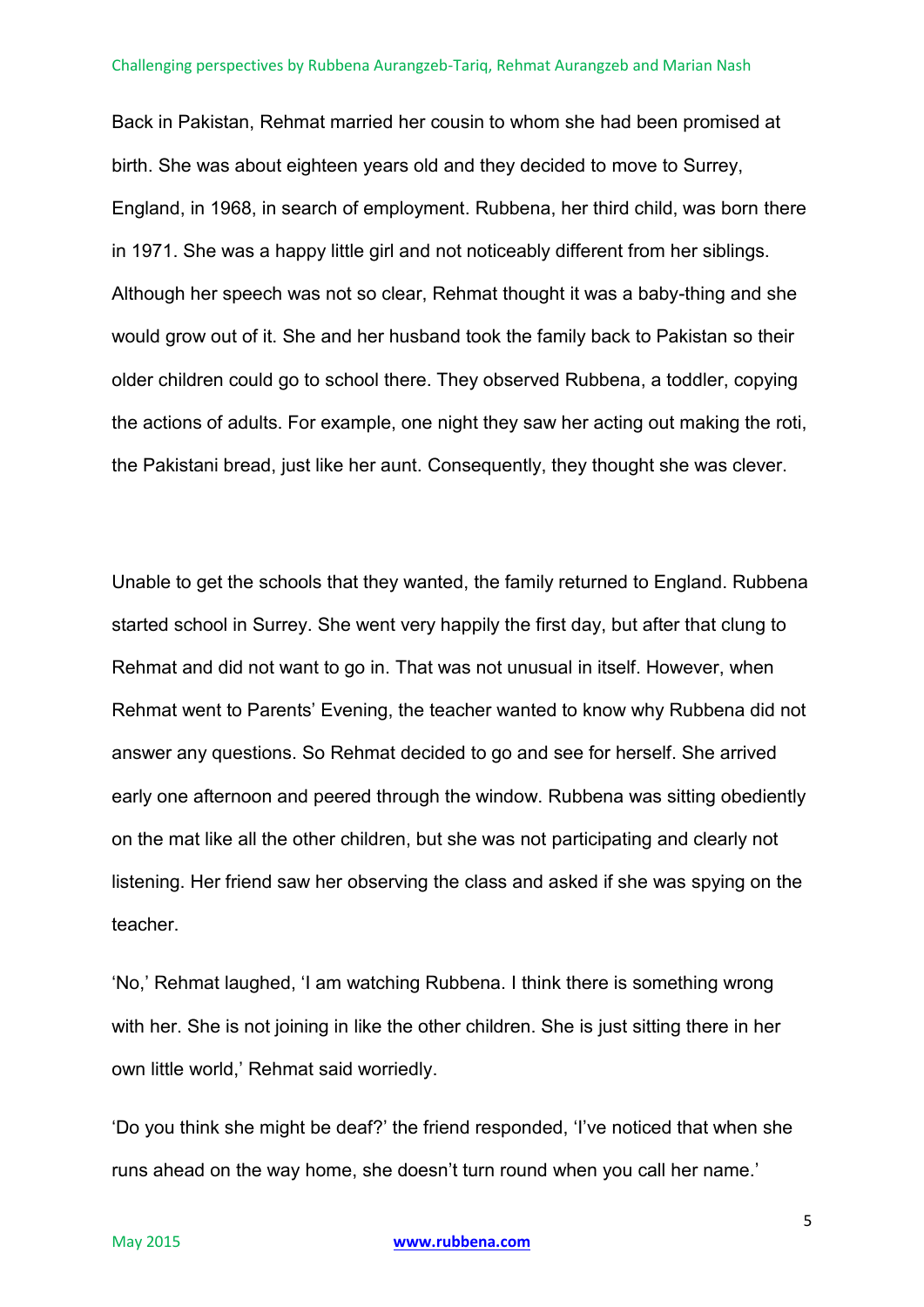Rehmat made an appointment with the head teacher and told her of their concerns. Immediately, an appointment was made with the school doctor and Rubbena was referred to the Ear, Nose and Throat Department (ENT) of the hospital. She was finally diagnosed as deaf when she was seven years old.

## Rubbena commented,

'When I started school, before I was diagnosed deaf, I cannot remember much except the teachers were accusing me of ignoring them in class, not listening to instructions, and I was sent to the back of the room. I was afraid, feared what they would do next. I did not understand why I was attending school. I remembered the playground was the loneliest place to be, I was rejected by others, and I had no one to play with. I had no idea what was happening when children bullied me. It felt like I was left to deal with it, because there were no Asian children there, I was a minority that was an easy target to be bullied, as I had no language to explain what was happening to the teachers. The deafness was left for too long. Almost neglected.'

As a result of the diagnosis of deafness, Rehmat was visited by a peripatetic Teacher of the Deaf. She instructed Rehmat to learn English. This was so Rubbena would not get confused learning one language at school and another one at home. She helped Rehmat to understand the importance of hearing aids and how to get Rubbena to use them effectively. Most importantly, she informed Rehmat that there was a specialist unit, some distance away, where Rubbena could be taught by Teachers of the Deaf, who understood the challenges that were presented to the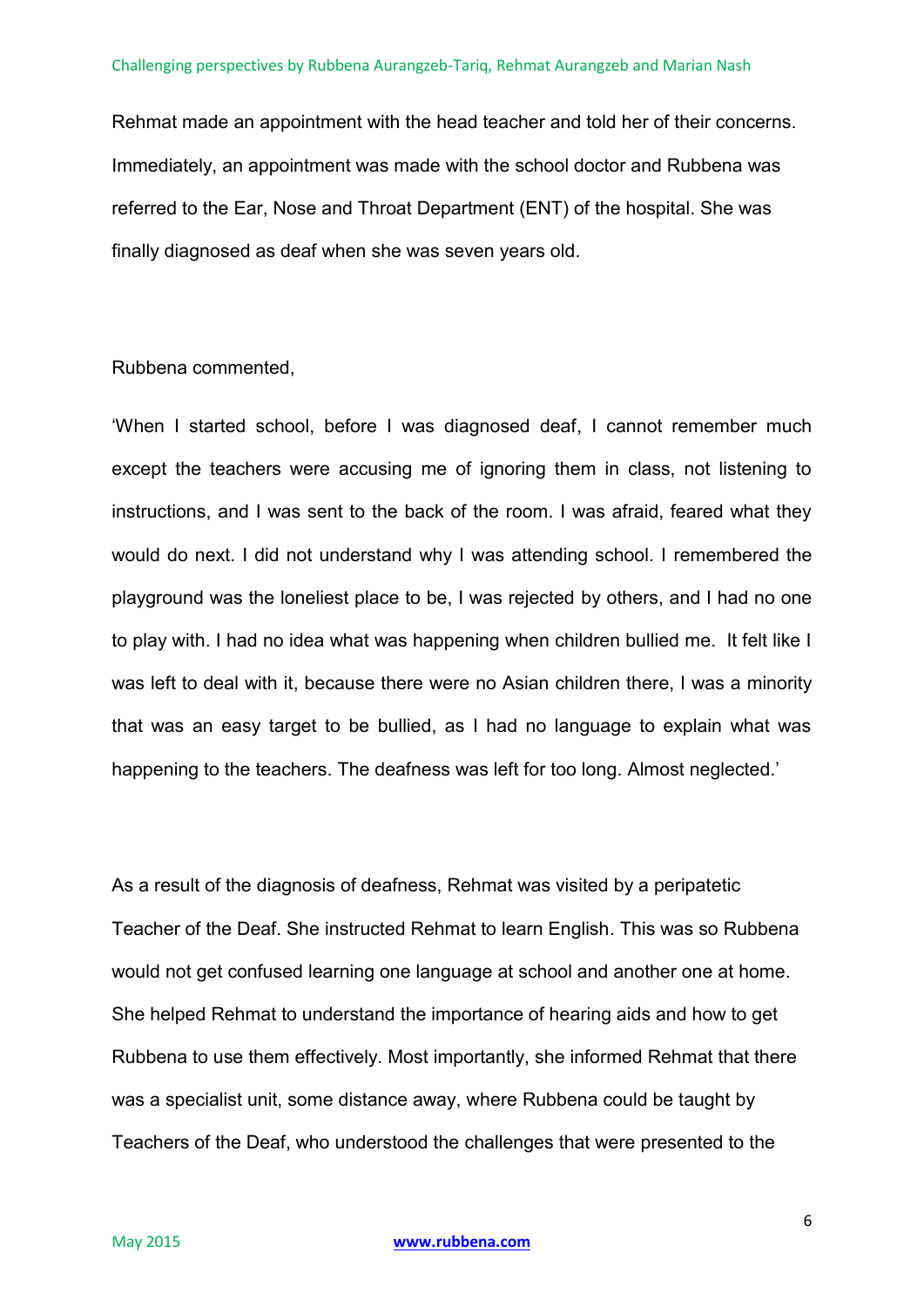children. Unfortunately, this meant travelling in a taxi every day, but the benefits were being with other children with the same disability and being educated at her level of achievement. Rehmat and her husband discussed the issues and decided that there was only one option and that was to send her to the Hearing Impaired Unit attached to the Infant School.

Rubbena cannot remember very much about attending there, especially as it was only for a few months before she transferred to the Junior School. This then was to be the first meeting of the people in my story. Rehmat nervously brought her daughter to meet her new teacher.

*So the three main characters in the story meet. How did these the three women interact and influence each other? More to the point, what has Rubbena achieved by attending school in England? What difference did a teacher like Marian make?*

When Marian started teaching in Surrey, her aunt, who lived nearby, had a good talk to her.

'Remember that you are creating the children's memories. If they have fun and feel cared for, then they will have a solid foundation on which they can build the rest of their lives.'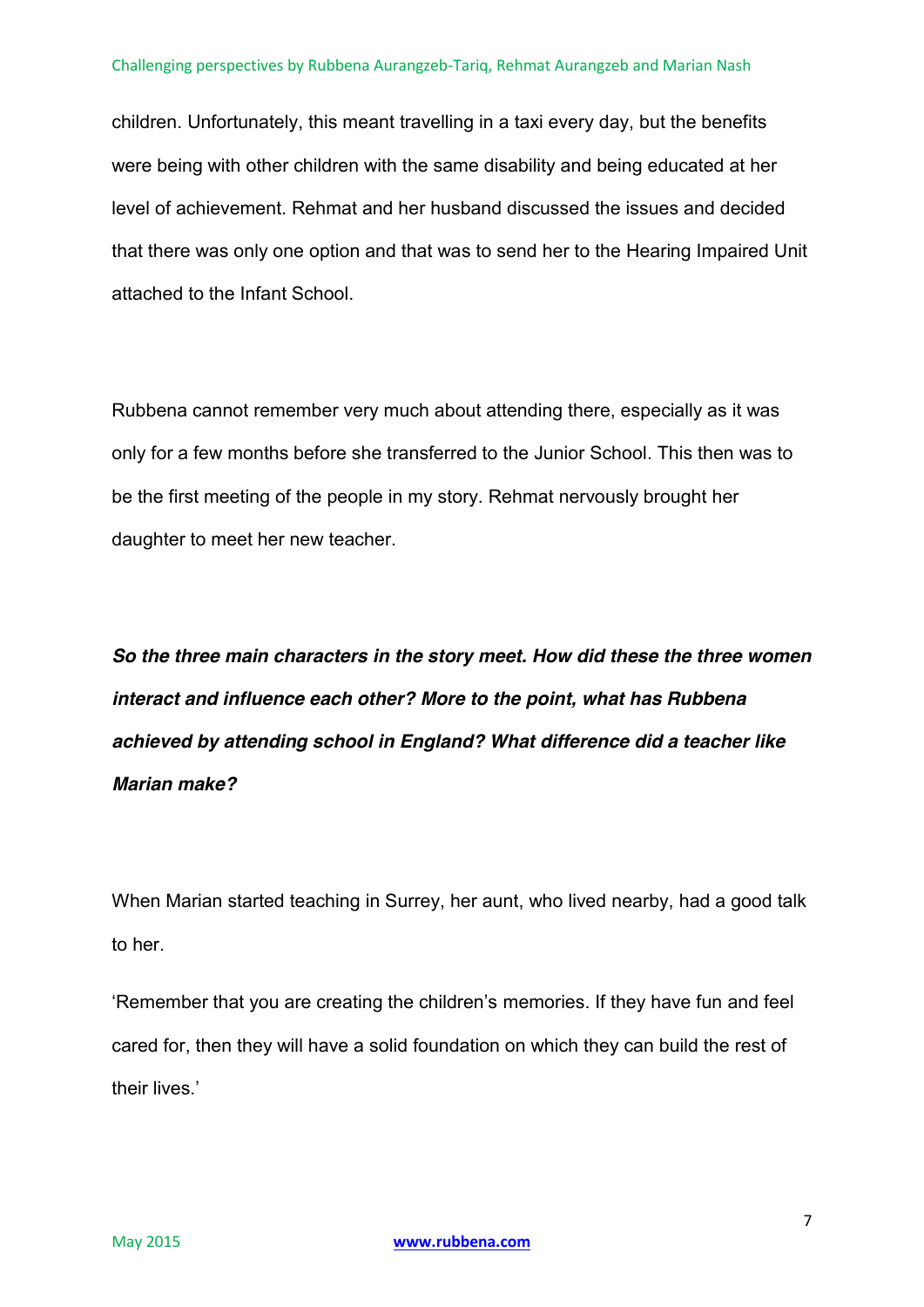Although this was a tough responsibility, Marian adopted this philosophy and also looked on her work as being similar to that of a detective like the famous Sherlock Holmes!

'I examined the pupil's achievements as if through a magnifying glass to find out what was missing so that skills could be taught and the gaps filled in. I wanted deaf children to achieve and be able to contribute to a hearing world.'

She had trained as a Teacher of the Deaf at a time when the methods were auditory/oral, which meant that she talked and expected the children to listen through their hearing aids and lip read. She used technical equipment with the pupils, which amplified the sound through headphones. Rubbena was one of a group of six deaf children and spent most of her time in a sound-treated classroom and only integrated with the mainstream children for lessons like Physical Education (P.E.), assemblies and playtimes. In collaboration with the Speech and Language Therapist, the pupils were taught to speak clearly so they could make themselves understood. They gained confidence by being given work that was within their capabilities. When Marian assessed her new pupil, she realised that Rubbena had very little language and so was far behind the level of her hearing peers. In later years, Rubbena often introduced her to people as 'the teacher who taught me to speak'.

If you remember, Rehmat had never been to school, but when Marian visited her at home, she discovered that due to their incredibly hard work, the family now owned a shop and a restaurant. Rehmat had established herself working behind the till, and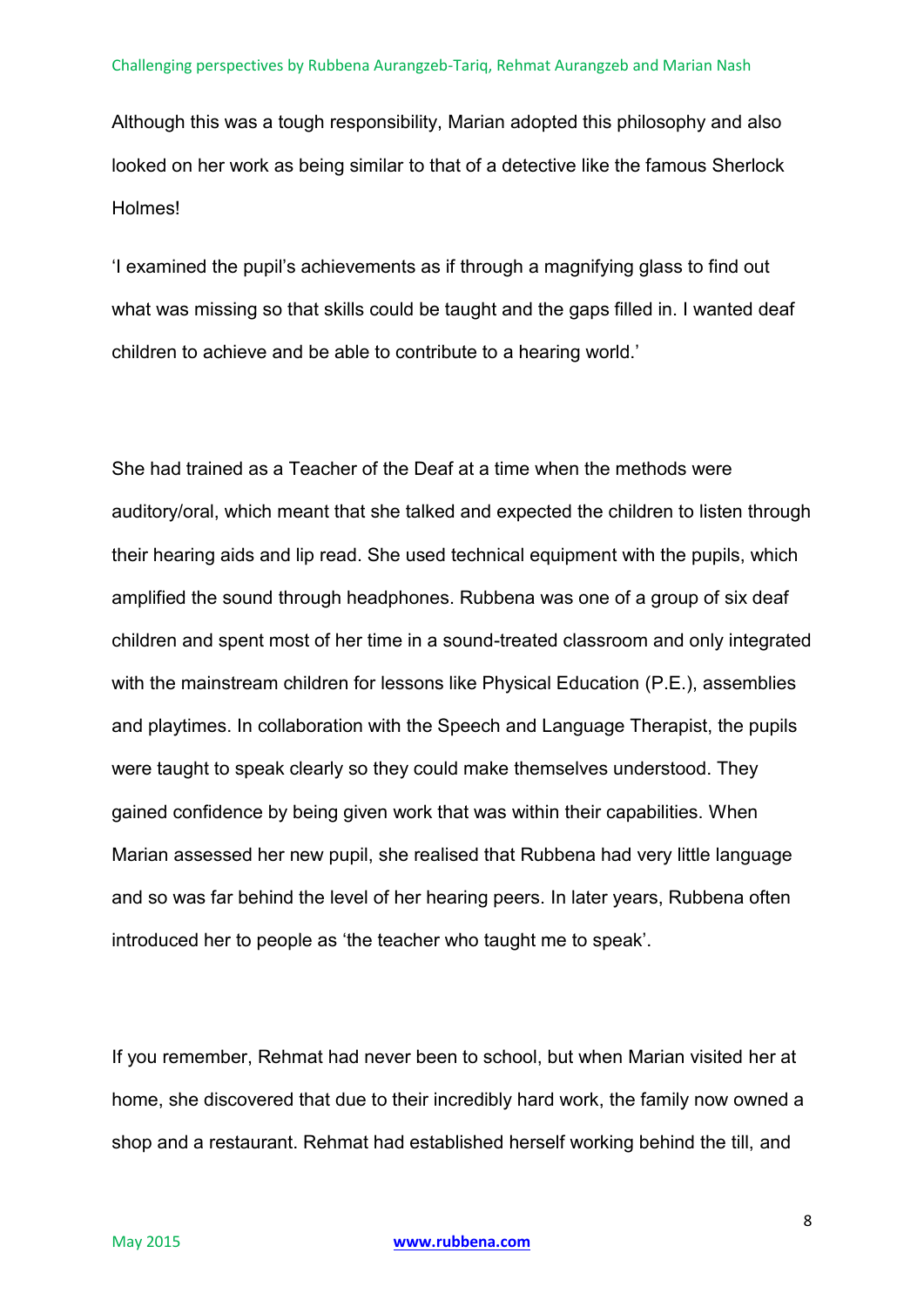she was becoming integrated into the community, because she was now able to communicate in English. Certain of her customers would ring up and ask for her help and support. She did all this whilst looking after the needs of four growing children. Perhaps her major achievement, however, was teaching herself to read and write in English. She used some of the first easy-reading books to do this. Although, this was astonishing in itself, it was even more remarkable when Rehmat found out, only recently, that she suffered from dyslexia. Once she was literate in English, she felt able to assist Rubbena with her school work and encourage her to persevere.

At school, Rubbena got on well with Marian. It was clear that she was a very bright child, because she learnt quickly, but she was only at the very beginning of her long, tortuous path.

'I remember when we changed schools, there were a lot of tests happening, I saw a lot of faces that looked guilty and they wanted to help suddenly. I could not understand why but I was feeling safer. When I saw the picture of me with the box hearing aid, they were big but they made me feel safe, I could hear noise. Then I learnt to develop speech I remembered my siblings would tease me about the way the sound of the words came out. I felt angry because they ganged up together and I was alone. I had mum and dad to protect me, if they were not there for me, my confidence to continue learning would not have grown.'

Rubbena went on to say,

'I enjoyed being alone, doing things at home, cooking, cleaning and riding along my bike. The fun of exploring new areas, working out how to do the cooking and moving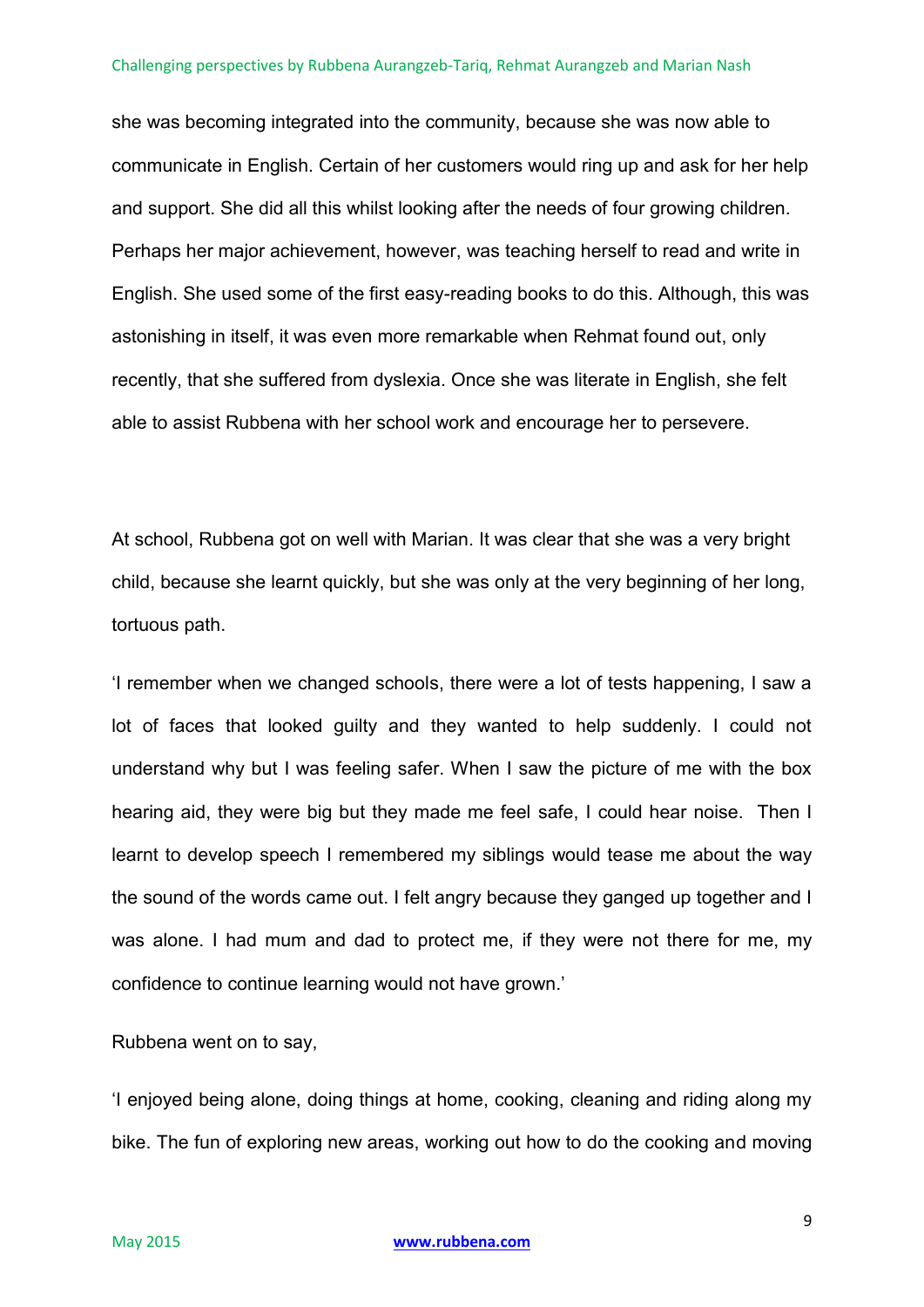things around the house allowed me to become creative with my thoughts and ideas. This led me to enjoy art more, drawing objects in a very detailed manner. It felt happier producing artworks as I felt I was doing something useful.'

So Rehmat and her husband supported their daughter at home, and Marian and the other staff worked with her at school, consequently Rubbena made outstanding progress. She proceeded to the specialist unit in the secondary school. There she met many more teachers who helped and inspired her to go on to college and finally to university. During this time, she learnt how to communicate through British Sign Language (BSL), so she became bi-lingual. She maintained contact with Marian and even asked her for help with one of her assignments.

*So what was so different about that? Lots of people go into higher education and get a degree. Wasn't she just like everyone else? Why would that change perspectives about deafness, disability and ethnic origins?*

Well, Rubbena not only acquired just one degree; she achieved four! They were MA (Art Psychotherapy), MA (Psychodynamics), MA (Fine Art), BA (Hons) Fine Art. As a consequence, she was able to work as an art psychotherapist and obviously honing her skills enabled her to become a professional abstract artist in her own right. She worked part-time for a charity, which aims to transform the lives of the deaf. In this role, she traveled the length and breadth of England teaching deaf students about Personal, Social and Health Education. At one time, Marian was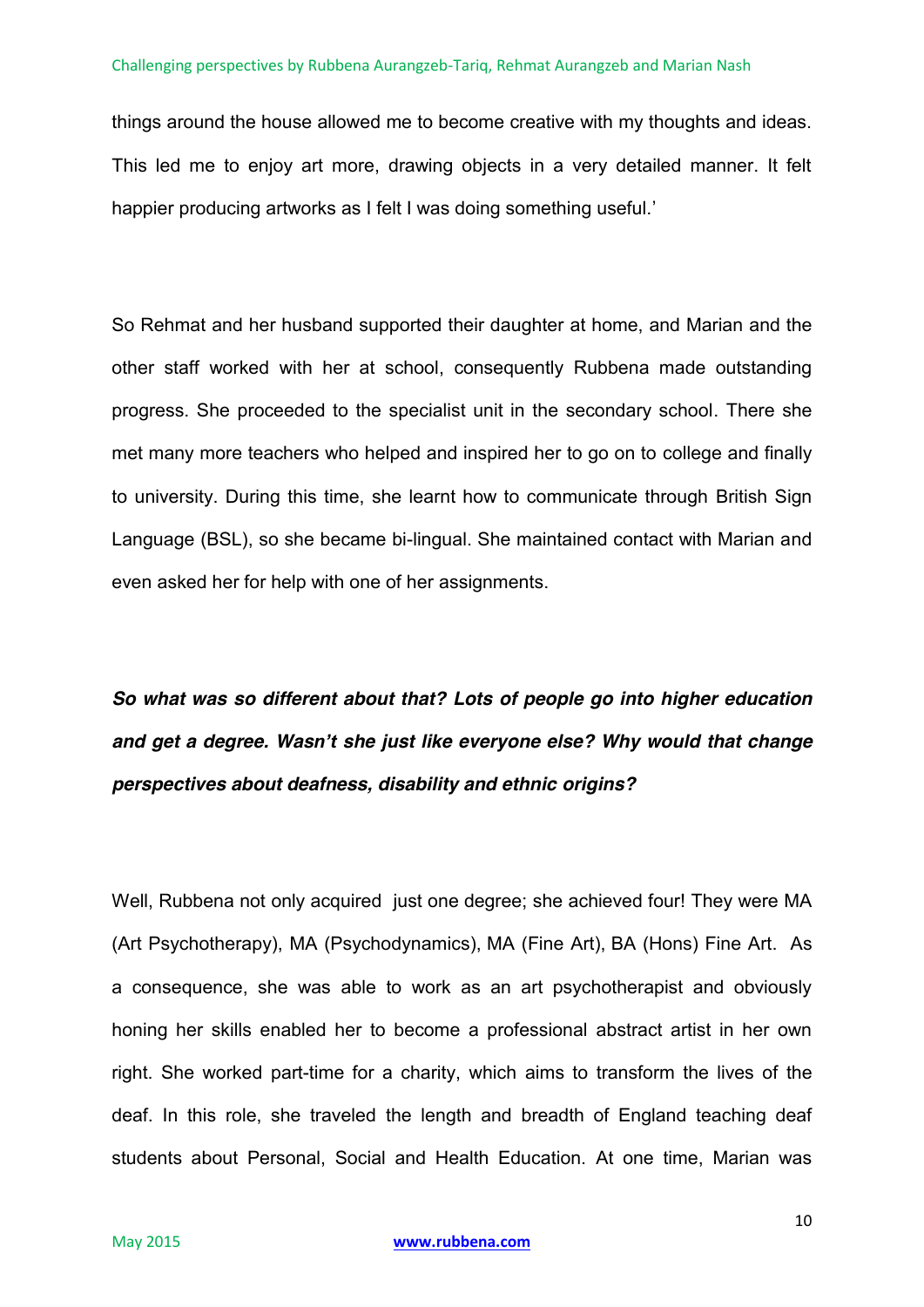employed by the same charity and so they became work colleagues for four years. Rubbena also worked for other charities. She is involved with one which offers small grants to deaf children overseas to enable them to set up a small business of their own. Another one is for deaf women from other ethnic backgrounds, who have come to Britain for one reason or another. She represented them on B.B.C. TV in 2014, when discussing a shocking case of a deaf Asian girl, with no language, who was brought over to England, imprisoned in a cellar and used as slave labour. She managed all this whilst being married and bringing up her own two children.

*If Rehmat and her husband had been able to get their other children into school in Pakistan, what would have happened to Rubbena? There were no facilities for deaf children. She would probably have rejected school, just like her mother! Would she have been able to achieve without hearing aids or education?* 

It is their firm conviction that these three women were brought together for a purpose - for Rubenna to develop her abilities - and they have remained firm friends ever since.

Rehmat was determined to learn and master English, so that she could support and encourage her daughter. She provided an excellent role model of someone who persevered to get what they wanted. She made a home in a country with a way of life completely different from her own. She protected and nurtured her children. From